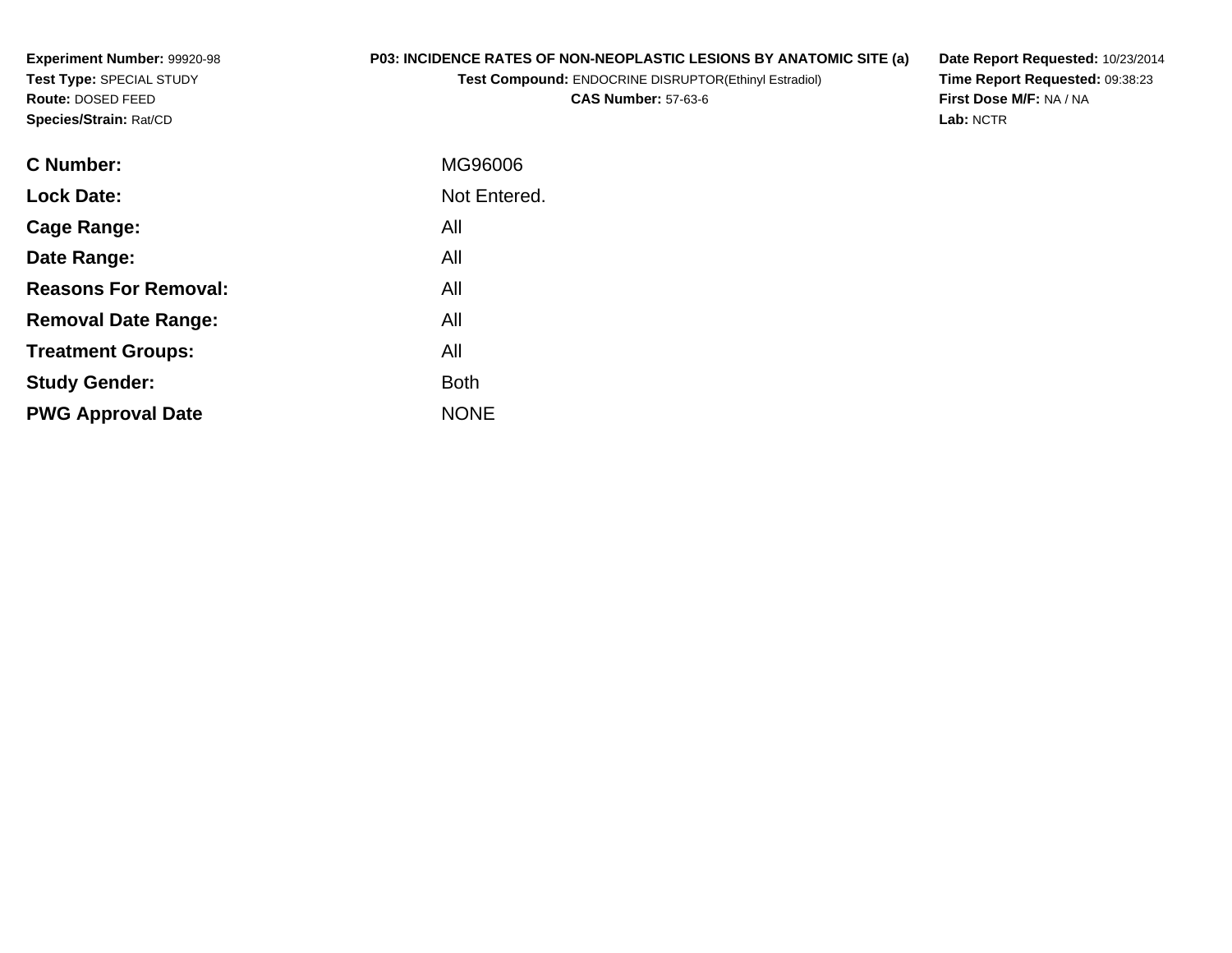**Test Compound:** ENDOCRINE DISRUPTOR(Ethinyl Estradiol)

**CAS Number:** 57-63-6

**Date Report Requested:** 10/23/2014**Time Report Requested:** 09:38:23**First Dose M/F:** NA / NA**Lab:** NCTR

| <b>CD Rat MALE</b>                                       | <b>CONTROL</b><br>F <sub>1</sub> | F <sub>1</sub><br><b>2.0 PPB</b> | <b>10 PPB</b><br>F <sub>1</sub> | F <sub>1</sub><br><b>50 PPB</b> |
|----------------------------------------------------------|----------------------------------|----------------------------------|---------------------------------|---------------------------------|
| <b>Disposition Summary</b>                               |                                  |                                  |                                 |                                 |
| <b>Animals Initially In Study</b><br><b>Early Deaths</b> | 25                               | 25                               | 25                              | 26                              |
| <b>Moribund Sacrifice</b>                                |                                  |                                  |                                 | 1                               |
| <b>Survivors</b>                                         |                                  |                                  |                                 |                                 |
| <b>Terminal Sacrifice</b>                                | 25                               | 25                               | 25                              | 25                              |
| <b>Animals Examined Microscopically</b>                  | 25                               | 25                               | 25                              | 26                              |
| ALIMENTARY SYSTEM                                        |                                  |                                  |                                 |                                 |
| Esophagus                                                | (0)                              | (0)                              | (0)                             | (1)                             |
| Liver                                                    | (25)                             | (1)                              | (1)                             | (26)                            |
| Hepatodiaphragmatic Nodule                               |                                  | 1 (100%)                         | 1 (100%)                        | 3(12%)                          |
| Infiltration Cellular, Lymphocyte                        | 5 (20%)                          |                                  |                                 |                                 |
| Inflammation, Chronic Active                             | 6(24%)                           |                                  |                                 | 10 (38%)                        |
| Vacuolization Cytoplasmic                                |                                  |                                  |                                 | 1(4%)                           |
| Mesentery                                                | (1)                              | (0)                              | (1)                             | (0)                             |
| Fat, Necrosis                                            | 1 (100%)                         |                                  | 1 (100%)                        |                                 |
| Oral Mucosa                                              | (0)                              | (0)                              | (0)                             | (1)                             |
| Abscess                                                  |                                  |                                  |                                 | 1 (100%)                        |
| Pancreas                                                 | (0)                              | (0)                              | (0)                             | (1)                             |
| CARDIOVASCULAR SYSTEM                                    |                                  |                                  |                                 |                                 |
| <b>Blood Vessel</b>                                      | (0)                              | (0)                              | (0)                             | (1)                             |
| Heart                                                    | (0)                              | (0)                              | (0)                             | (1)                             |
| Cardiomyopathy                                           |                                  |                                  |                                 | 1 (100%)                        |
| <b>ENDOCRINE SYSTEM</b>                                  |                                  |                                  |                                 |                                 |
| <b>Adrenal Cortex</b>                                    | (25)                             | (0)                              | (0)                             | (26)                            |
| Vacuolization Cytoplasmic                                | 3(12%)                           |                                  |                                 | 1(4%)                           |
| Adrenal Medulla                                          | (25)                             | (0)                              | (0)                             | (26)                            |
| <b>Pituitary Gland</b>                                   | (24)                             | (0)                              | (0)                             | (26)                            |

a - Number of animals examined microscopically at site and number of animals with lesion

**Experiment Number:** 99920-98**Test Type:** SPECIAL STUDY**Route:** DOSED FEED**Species/Strain:** Rat/CD

 $\overline{\phantom{a}}$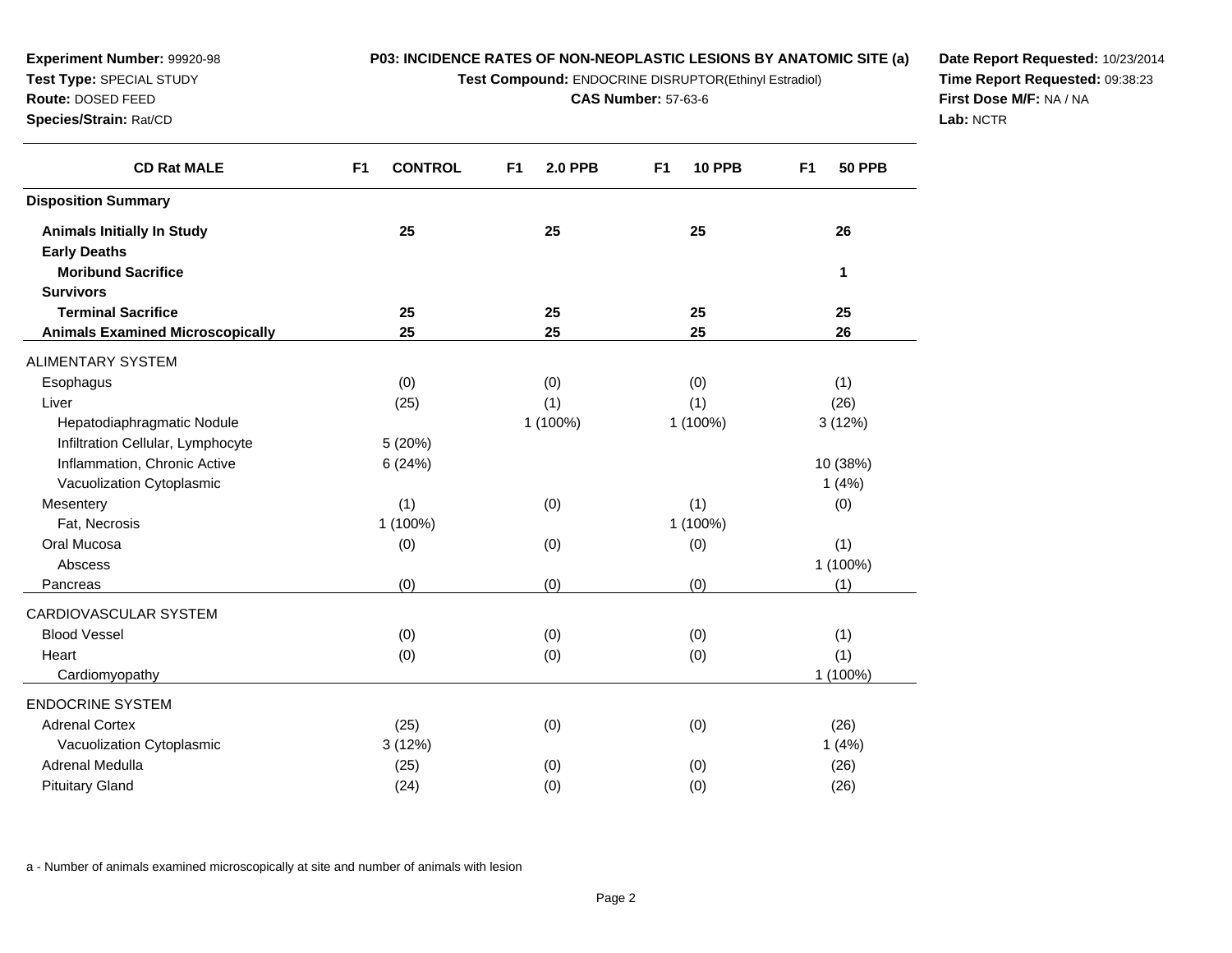| Experiment Number: 99920-98<br>Test Type: SPECIAL STUDY<br>Route: DOSED FEED<br>Species/Strain: Rat/CD | P03: INCIDENCE RATES OF NON-NEOPLASTIC LESIONS BY ANATOMIC SITE (a)<br>Test Compound: ENDOCRINE DISRUPTOR(Ethinyl Estradiol)<br><b>CAS Number: 57-63-6</b> |                                  |                                 | Date Report Requested: 10/23/2014<br>Time Report Requested: 09:38:23<br>First Dose M/F: NA / NA<br>Lab: NCTR |  |
|--------------------------------------------------------------------------------------------------------|------------------------------------------------------------------------------------------------------------------------------------------------------------|----------------------------------|---------------------------------|--------------------------------------------------------------------------------------------------------------|--|
| <b>CD Rat MALE</b>                                                                                     | <b>CONTROL</b><br>F <sub>1</sub>                                                                                                                           | <b>2.0 PPB</b><br>F <sub>1</sub> | <b>10 PPB</b><br>F <sub>1</sub> | <b>50 PPB</b><br>F <sub>1</sub>                                                                              |  |
| Pars Distalis, Cyst                                                                                    |                                                                                                                                                            |                                  |                                 | 1(4%)                                                                                                        |  |
| Pars Distalis, Cyst, Multiple                                                                          |                                                                                                                                                            |                                  |                                 | 2(8%)                                                                                                        |  |
| <b>Thyroid Gland</b>                                                                                   | (25)                                                                                                                                                       | (0)                              | (0)                             | (26)                                                                                                         |  |
| Cyst, Squamous                                                                                         | 2(8%)                                                                                                                                                      |                                  |                                 |                                                                                                              |  |
| Cyst, Squamous, Multiple                                                                               | 1(4%)                                                                                                                                                      |                                  |                                 | 1(4%)                                                                                                        |  |
| <b>GENERAL BODY SYSTEM</b><br>None                                                                     |                                                                                                                                                            |                                  |                                 |                                                                                                              |  |
| <b>GENITAL SYSTEM</b>                                                                                  |                                                                                                                                                            |                                  |                                 |                                                                                                              |  |
| <b>Coagulating Gland</b>                                                                               | (25)                                                                                                                                                       | (24)                             | (25)                            | (26)                                                                                                         |  |
| Bilateral, Developmental Malformation                                                                  | 2(8%)                                                                                                                                                      |                                  |                                 | 1(4%)                                                                                                        |  |
| Developmental Malformation                                                                             | 4 (16%)                                                                                                                                                    | 3(13%)                           | 2(8%)                           | 4 (15%)                                                                                                      |  |
| Epididymis                                                                                             | (25)                                                                                                                                                       | (25)                             | (25)                            | (26)                                                                                                         |  |
| Atrophy                                                                                                |                                                                                                                                                            | 3(12%)                           | 1(4%)                           |                                                                                                              |  |
| Epithelium, Degeneration                                                                               |                                                                                                                                                            |                                  | 1(4%)                           |                                                                                                              |  |
| Hypospermia                                                                                            |                                                                                                                                                            | 3(12%)                           | 1(4%)                           | 1(4%)                                                                                                        |  |
| Infiltration Cellular, Lymphocyte                                                                      | 2(8%)                                                                                                                                                      | 2(8%)                            | 5 (20%)                         |                                                                                                              |  |
| <b>Preputial Gland</b>                                                                                 | (3)                                                                                                                                                        | (2)                              | (3)                             | (1)                                                                                                          |  |
| Atrophy                                                                                                | 2(67%)                                                                                                                                                     | 1(50%)                           | 1(33%)                          |                                                                                                              |  |
| Bilateral, Atrophy                                                                                     |                                                                                                                                                            |                                  | 1(33%)                          |                                                                                                              |  |
| Infiltration Cellular, Lymphocyte                                                                      |                                                                                                                                                            | $1(50\%)$                        |                                 |                                                                                                              |  |
| Inflammation, Suppurative                                                                              | 1(33%)                                                                                                                                                     | 1(50%)                           |                                 |                                                                                                              |  |
| Prostate, Dorsal/Lateral Lobe                                                                          | (9)                                                                                                                                                        | (3)                              | (10)                            | (4)                                                                                                          |  |
| Infiltration Cellular, Lymphocyte                                                                      | 3(33%)                                                                                                                                                     | 1(33%)                           | 5(50%)                          |                                                                                                              |  |
| Inflammation, Suppurative                                                                              | 6(67%)                                                                                                                                                     | 2(67%)                           | 5(50%)                          | 4 (100%)                                                                                                     |  |
| Prostate, Dorsal/lateral Lobe                                                                          | (16)                                                                                                                                                       | (22)                             | (15)                            | (22)                                                                                                         |  |
| Prostate, Ventral Lobe                                                                                 | (25)                                                                                                                                                       | (25)                             | (25)                            | (26)                                                                                                         |  |
| Infiltration Cellular, Lymphocyte                                                                      | 17 (68%)                                                                                                                                                   | 16 (64%)                         | 19 (76%)                        | 17 (65%)                                                                                                     |  |
| Inflammation, Suppurative                                                                              | 2(8%)                                                                                                                                                      | 1(4%)                            |                                 |                                                                                                              |  |
| <b>Rete Testes</b>                                                                                     | (25)                                                                                                                                                       | (23)                             | (24)                            | (25)                                                                                                         |  |

a - Number of animals examined microscopically at site and number of animals with lesion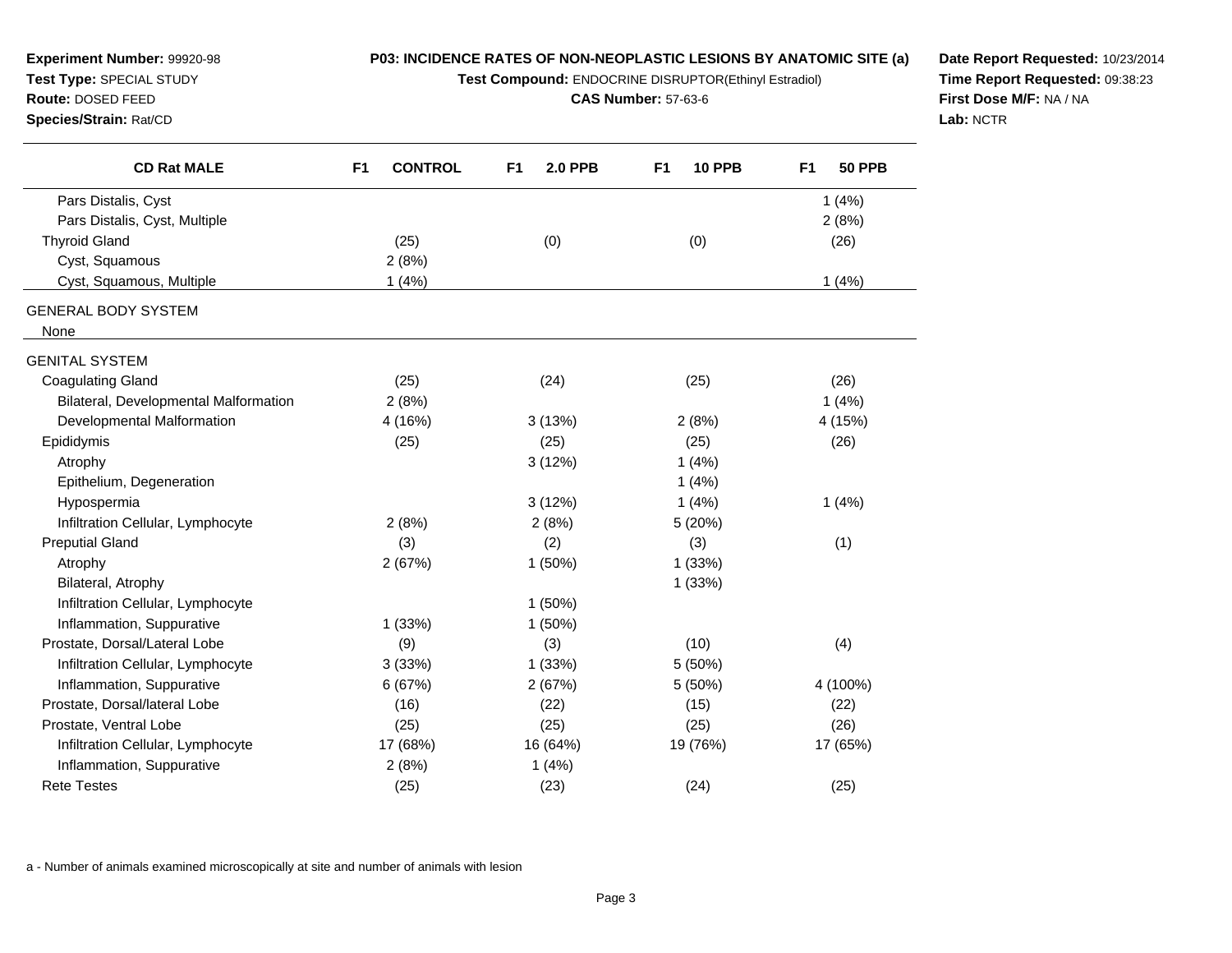**Test Compound:** ENDOCRINE DISRUPTOR(Ethinyl Estradiol)

**CAS Number:** 57-63-6

**Date Report Requested:** 10/23/2014**Time Report Requested:** 09:38:23**First Dose M/F:** NA / NA**Lab:** NCTR

| <b>CD Rat MALE</b>               | <b>CONTROL</b><br>F <sub>1</sub> | F <sub>1</sub><br><b>2.0 PPB</b> | F <sub>1</sub><br><b>10 PPB</b> | F <sub>1</sub><br><b>50 PPB</b> |
|----------------------------------|----------------------------------|----------------------------------|---------------------------------|---------------------------------|
| Dilatation                       |                                  | 4 (17%)                          | 2(8%)                           |                                 |
| <b>Seminal Vesicle</b>           | (25)                             | (25)                             | (25)                            | (26)                            |
| Depletion Secretory              | 2(8%)                            |                                  | 1(4%)                           |                                 |
| <b>Testes</b>                    | (25)                             | (25)                             | (25)                            | (26)                            |
| Seminif Tub, Degeneration        | 2(8%)                            | 5 (20%)                          | 3(12%)                          | 2(8%)                           |
| <b>HEMATOPOIETIC SYSTEM</b>      |                                  |                                  |                                 |                                 |
| <b>Bone Marrow</b>               | (25)                             | (0)                              | (0)                             | (26)                            |
| Spleen                           | (25)                             | (0)                              | (0)                             | (26)                            |
| Hematopoietic Cell Proliferation | 1(4%)                            |                                  |                                 |                                 |
| Hyperplasia, Lymphoid            |                                  |                                  |                                 | 1(4%)                           |
| Pigmentation                     | 1(4%)                            |                                  |                                 | 4 (15%)                         |
| Thymus                           | (25)                             | (0)                              | (0)                             | (26)                            |
| <b>INTEGUMENTARY SYSTEM</b>      |                                  |                                  |                                 |                                 |
| <b>Mammary Gland</b>             | (25)                             | (24)                             | (25)                            | (26)                            |
| Alveolus, Hyperplasia            | 1(4%)                            | 7 (29%)                          | 11 (44%)                        | 10 (38%)                        |
| Duct, Hyperplasia                |                                  | 1(4%)                            | 5 (20%)                         | 10 (38%)                        |
| Skin                             | (0)                              | (0)                              | (0)                             | (1)                             |
| MUSCULOSKELETAL SYSTEM           |                                  |                                  |                                 |                                 |
| <b>Bone</b>                      | (25)                             | (0)                              | (0)                             | (26)                            |
| NERVOUS SYSTEM                   |                                  |                                  |                                 |                                 |
| <b>Brain</b>                     | (0)                              | (0)                              | (0)                             | (1)                             |
| Spinal Cord                      | (0)                              | (0)                              | (0)                             | (1)                             |
| <b>RESPIRATORY SYSTEM</b>        |                                  |                                  |                                 |                                 |
| Lung                             | (0)                              | (0)                              | (0)                             | (1)                             |
| Trachea                          | (0)                              | (0)                              | (0)                             | (1)                             |

# SPECIAL SENSES SYSTEM

**Experiment Number:** 99920-98**Test Type:** SPECIAL STUDY**Route:** DOSED FEED**Species/Strain:** Rat/CD

None

a - Number of animals examined microscopically at site and number of animals with lesion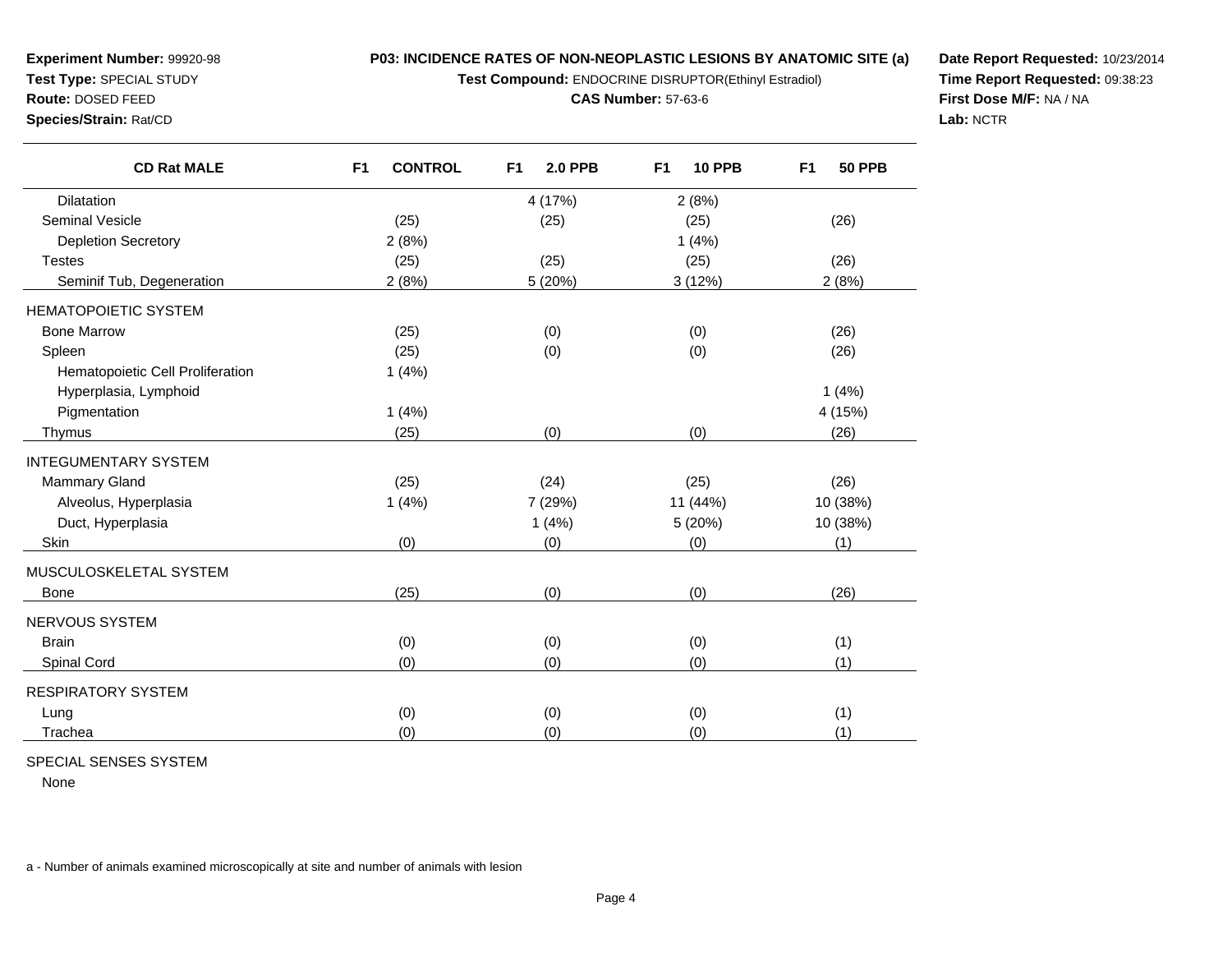**Test Compound:** ENDOCRINE DISRUPTOR(Ethinyl Estradiol)

**CAS Number:** 57-63-6

**Date Report Requested:** 10/23/2014**Time Report Requested:** 09:38:23**First Dose M/F:** NA / NA**Lab:** NCTR

| <b>CD Rat MALE</b>                | F <sub>1</sub><br><b>CONTROL</b> | F <sub>1</sub><br><b>2.0 PPB</b> | <b>10 PPB</b><br>F <sub>1</sub> | F <sub>1</sub><br><b>50 PPB</b> |
|-----------------------------------|----------------------------------|----------------------------------|---------------------------------|---------------------------------|
| URINARY SYSTEM                    |                                  |                                  |                                 |                                 |
| Kidney                            | (25)                             | (2)                              | (25)                            | (26)                            |
| Congestion                        | 2(8%)                            | $1(50\%)$                        |                                 | 2(8%)                           |
| Cortex, Cyst                      | 4 (16%)                          | $1(50\%)$                        | 3(12%)                          | 1(4%)                           |
| Cortex, Cyst, Multiple            |                                  |                                  |                                 | 1(4%)                           |
| Developmental Malformation        |                                  | $1(50\%)$                        |                                 |                                 |
| <b>Hyaline Droplet</b>            | 4 (16%)                          |                                  | 1(4%)                           | 5 (19%)                         |
| Infiltration Cellular, Lymphocyte | 18 (72%)                         | $1(50\%)$                        | 12 (48%)                        | 17 (65%)                        |
| Inflammation, Chronic             | 1(4%)                            |                                  | 1(4%)                           | 1(4%)                           |
| Interstitium, Fibrosis            | 4 (16%)                          |                                  |                                 | 1(4%)                           |
| Renal Tubule, Degeneration        |                                  |                                  |                                 | 1(4%)                           |
| Renal Tubule, Dilatation          | 9(36%)                           |                                  | 6(24%)                          | 11 (42%)                        |
| Renal Tubule, Hyperplasia         |                                  |                                  | 1(4%)                           | 1(4%)                           |
| Renal Tubule, Mineralization      |                                  |                                  |                                 | 9(35%)                          |
| Renal Tubule, Regeneration        | 9(36%)                           |                                  | 4 (16%)                         | 13 (50%)                        |
| <b>Urinary Bladder</b>            | (0)                              | (0)                              | (0)                             | (1)                             |

\*\*\*END OF MALE DATA\*\*\*

a - Number of animals examined microscopically at site and number of animals with lesion

**Route:** DOSED FEED

**Species/Strain:** Rat/CD

**Experiment Number:** 99920-98**Test Type:** SPECIAL STUDY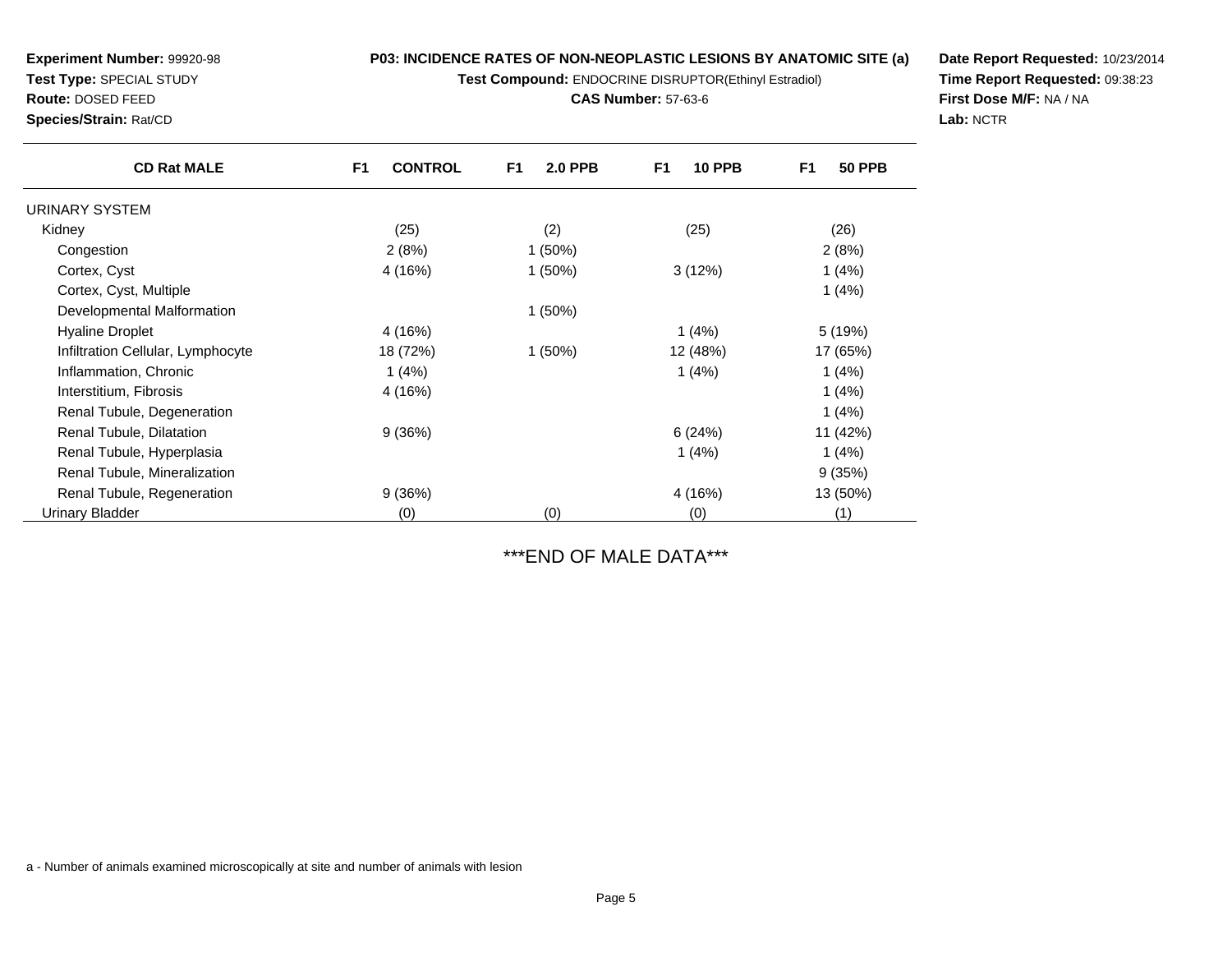**Test Compound:** ENDOCRINE DISRUPTOR(Ethinyl Estradiol)

**CAS Number:** 57-63-6

**Date Report Requested:** 10/23/2014**Time Report Requested:** 09:38:23**First Dose M/F:** NA / NA**Lab:** NCTR

| <b>CD Rat FEMALE</b>                    | <b>CONTROL</b><br>F <sub>1</sub> | <b>2.0 PPB</b><br>F <sub>1</sub> | <b>10 PPB</b><br>F <sub>1</sub> | <b>50 PPB</b><br>F <sub>1</sub> |
|-----------------------------------------|----------------------------------|----------------------------------|---------------------------------|---------------------------------|
| <b>Disposition Summary</b>              |                                  |                                  |                                 |                                 |
| <b>Animals Initially In Study</b>       | 25                               | 25                               | 25                              | 25                              |
| <b>Early Deaths</b>                     |                                  |                                  |                                 |                                 |
| <b>Survivors</b>                        |                                  |                                  |                                 |                                 |
| <b>Terminal Sacrifice</b>               | 25                               | 25                               | 25                              | 25                              |
| <b>Animals Examined Microscopically</b> | 25                               | 25                               | 25                              | 25                              |
| <b>ALIMENTARY SYSTEM</b>                |                                  |                                  |                                 |                                 |
| Liver                                   | (25)                             | (0)                              | (0)                             | (25)                            |
| Basophilic Focus, Multiple              |                                  |                                  |                                 | 1(4%)                           |
| Developmental Malformation              | 1(4%)                            |                                  |                                 | 2(8%)                           |
| Inflammation, Chronic Active            | 5 (20%)                          |                                  |                                 | 1(4%)                           |
| CARDIOVASCULAR SYSTEM                   |                                  |                                  |                                 |                                 |
| None                                    |                                  |                                  |                                 |                                 |
| <b>ENDOCRINE SYSTEM</b>                 |                                  |                                  |                                 |                                 |
| <b>Adrenal Cortex</b>                   | (25)                             | (0)                              | (0)                             | (25)                            |
| Hypertrophy, Focal                      |                                  |                                  |                                 | 1(4%)                           |
| Adrenal Medulla                         | (25)                             | (0)                              | (0)                             | (25)                            |
| <b>Pituitary Gland</b>                  | (25)                             | (0)                              | (0)                             | (25)                            |
| <b>Thyroid Gland</b>                    | (25)                             | (1)                              | (0)                             | (25)                            |
| Ectopic Thymus                          |                                  | 1 (100%)                         |                                 |                                 |
| Ultimobranchial Cyst                    | 2(8%)                            |                                  |                                 | 1(4%)                           |
| <b>GENERAL BODY SYSTEM</b>              |                                  |                                  |                                 |                                 |
| None                                    |                                  |                                  |                                 |                                 |
| <b>GENITAL SYSTEM</b>                   |                                  |                                  |                                 |                                 |
| <b>Clitoral Gland</b>                   | (1)                              | (2)                              | (0)                             | (1)                             |
| Cyst                                    |                                  |                                  |                                 | 1 (100%)                        |
| <b>Distended</b>                        | 1 (100%)                         | 2 (100%)                         |                                 |                                 |

a - Number of animals examined microscopically at site and number of animals with lesion

**Experiment Number:** 99920-98**Test Type:** SPECIAL STUDY**Route:** DOSED FEED**Species/Strain:** Rat/CD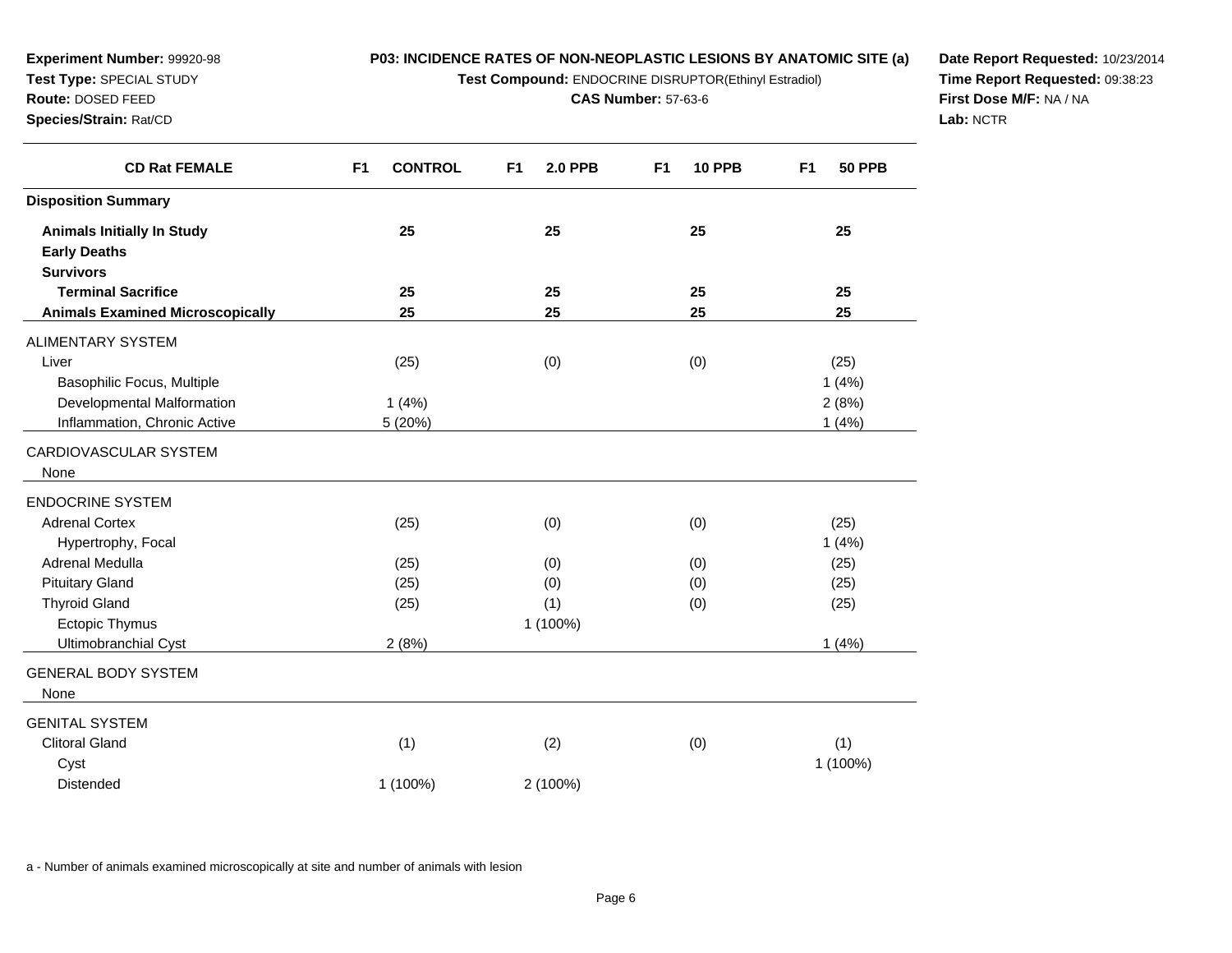**Test Compound:** ENDOCRINE DISRUPTOR(Ethinyl Estradiol)

**CAS Number:** 57-63-6

**Date Report Requested:** 10/23/2014**Time Report Requested:** 09:38:23**First Dose M/F:** NA / NA**Lab:** NCTR

| <b>CD Rat FEMALE</b>         | <b>CONTROL</b><br>F <sub>1</sub> | <b>2.0 PPB</b><br>F <sub>1</sub> | <b>10 PPB</b><br>F <sub>1</sub> | <b>50 PPB</b><br>F <sub>1</sub> |
|------------------------------|----------------------------------|----------------------------------|---------------------------------|---------------------------------|
| Inflammation, Chronic Active | 1 (100%)                         | 2 (100%)                         |                                 |                                 |
| Ovary                        | (25)                             | (25)                             | (25)                            | (25)                            |
| Asynchrony                   |                                  |                                  | 1(4%)                           |                                 |
| Corpus Luteum, Cyst          | 1(4%)                            |                                  |                                 | 1(4%)                           |
| Cyst                         |                                  |                                  | 1(4%)                           | 1(4%)                           |
| <b>Diestrus</b>              | 9(36%)                           | 6(24%)                           | 6(24%)                          | 11 (44%)                        |
| Estrus                       | 4 (16%)                          | 2(8%)                            | 6(24%)                          | 3(12%)                          |
| Follicle, Cyst               | 1(4%)                            |                                  |                                 |                                 |
| Hyperplasia, Sertoliform     |                                  |                                  |                                 | 3(12%)                          |
| Metestrus                    | 5(20%)                           | 7 (28%)                          | 6(24%)                          | 3(12%)                          |
| Proestrus                    | 7 (28%)                          | 10 (40%)                         | 6(24%)                          | 8 (32%)                         |
| Rete Ovarii, Dilatation      |                                  |                                  |                                 | 1(4%)                           |
| Oviduct                      | (25)                             | (25)                             | (25)                            | (25)                            |
| Uterus                       | (25)                             | (25)                             | (25)                            | (25)                            |
| Cyst                         |                                  |                                  | 1(4%)                           |                                 |
| <b>Diestrus</b>              | 9(36%)                           | 6(24%)                           | 7 (28%)                         | 11 (44%)                        |
| <b>Estrus</b>                | 4 (16%)                          | 3(12%)                           | 6(24%)                          | 3(12%)                          |
| Metestrus                    | 5(20%)                           | 6(24%)                           | 6(24%)                          | 3(12%)                          |
| Proestrus                    | 7 (28%)                          | 10 (40%)                         | 6(24%)                          | 8 (32%)                         |
| Vagina                       | (24)                             | (25)                             | (25)                            | (25)                            |
| <b>Diestrus</b>              | 10 (42%)                         | 6(24%)                           | 5 (20%)                         | 11 (44%)                        |
| <b>Estrus</b>                | 4 (17%)                          | 4 (16%)                          | 6(24%)                          | 6(24%)                          |
| Metestrus                    | 4 (17%)                          | 7 (28%)                          | 8 (32%)                         | 3(12%)                          |
| <b>Proestrus</b>             | 6(25%)                           | 8 (32%)                          | 6(24%)                          | 5 (20%)                         |
| <b>HEMATOPOIETIC SYSTEM</b>  |                                  |                                  |                                 |                                 |
| <b>Bone Marrow</b>           | (25)                             | (0)                              | (0)                             | (25)                            |
| Spleen                       | (25)                             | (0)                              | (0)                             | (25)                            |
| Pigmentation                 | 2(8%)                            |                                  |                                 | 2(8%)                           |
| Thymus                       | (25)                             | (0)                              | (0)                             | (25)                            |

a - Number of animals examined microscopically at site and number of animals with lesion

**Experiment Number:** 99920-98**Test Type:** SPECIAL STUDY**Route:** DOSED FEED**Species/Strain:** Rat/CD